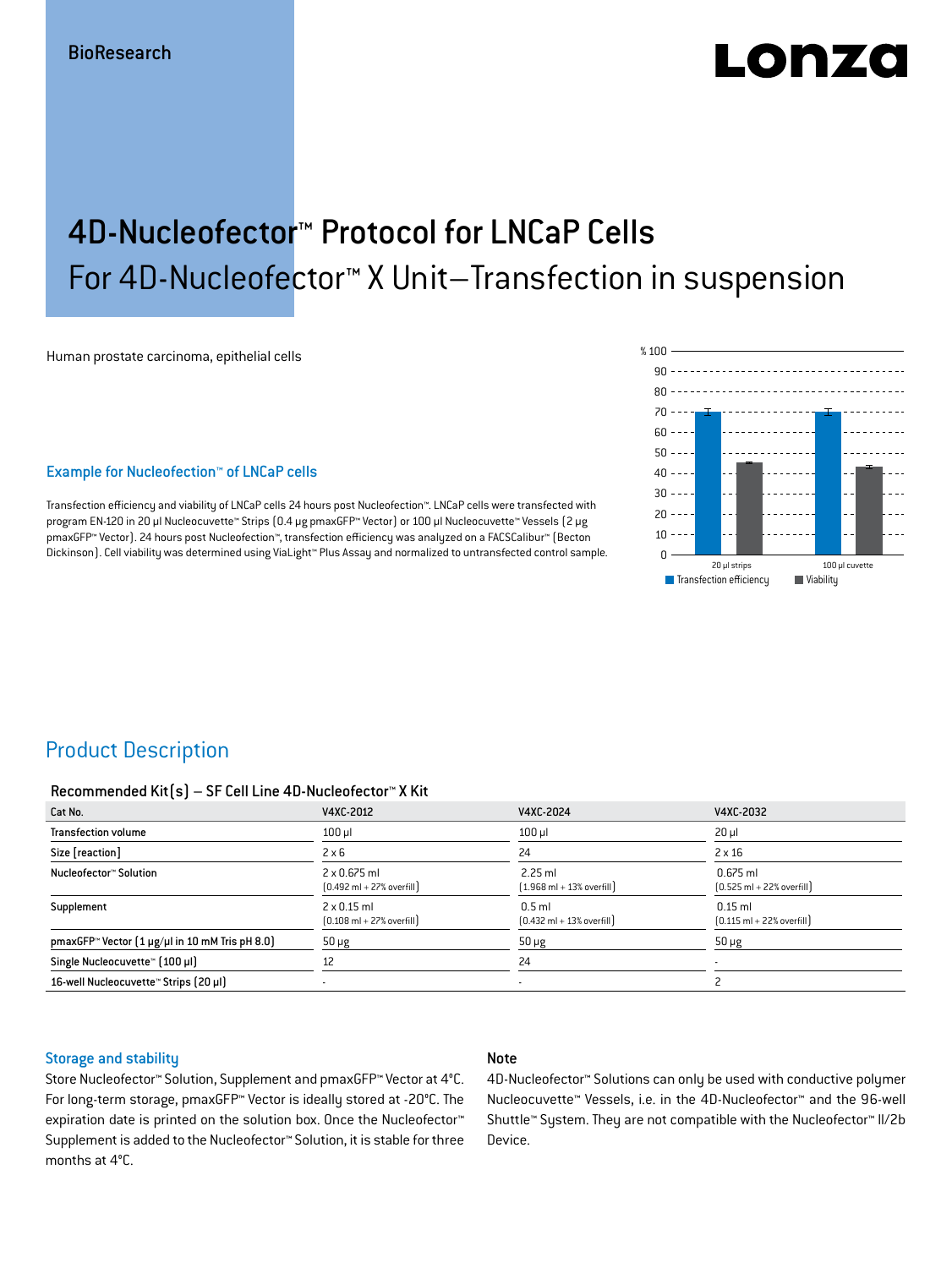## Required Material

#### Note

Please make sure that the supplement is added to the Nucleofector<sup>™</sup> Solution prior to use. For preparing aliquots, mix Nucleofector™ Solution and Supplement in a 4.5 : 1 (see Table 1).

- 4D-Nucleofector™ System (4D-Nucleofector™ Core and X Unit)
- Supplemented 4D-Nucleofector™ Solution at room temperature
- Supplied 100 µl single Nucleocuvette™ or 20 µl 16-well Nucleocuvette™ Strips
- Compatible tips for 20 µl Nucleocuvette™ Strips: epT.I.P.S. [US/CDN: Eppendorf North America, Cat. No. 2491.431, Rest of World: Eppendorf AG, Cat. No. 0030073.266], Matrix TallTips™ [Matrix Technologies Corp., Cat. No. 7281] or LTS Tips [Rainin Instrument, LLC, Cat. No. SR-L10F, SR/SS-L250S, SR/SS-L300S]. Before using other types of pipette tips, please ensure they reach the bottom of the Nucleocuvette™ wells without getting stuck
- Supplied pmaxGFP™ Vector, stock solution 1 μg/μl

#### Note

When using pmaxGFP™ Vector as positive control, dilute the stock solution to an appropriate working concentration that allows pipetting of the recommended amounts per sample (see Table 3). Make sure that the volume of substrate solution added to each sample does not exceed 10% of the total reaction volume (2 μl for 20 μl reactions; 10 μl for 100 μl reactions).

- Substrate of interest, highly purified, preferably by using endotoxin-free kits; A260:A280 ratio should be at least 1.8
- Cell culture plates of your choice coated with poly-L-lysine
- For detaching cells: 0.5 mg/ml Trypsin and 0.2 mg/ml EDTA in PBS and supplemented culture media or PBS/0.5 % BSA
- Culture medium: RPMI 1640 [Lonza; Cat. No. BE12-167F] supplemented with 10% CBS, 100 μg/ml streptomycin, 100 U/ml Penicillin, 2 mM Ultraglutamine 1 (Lonza; Cat. No. BE17-605E/U1), 1% Na-Pyruvat, 2.5 g/L Glucose, 10 mM Hepes
- Prewarm appropriate volume of culture medium to 37°C (see Table 2)
- Appropriate number of cells/sample (see Table 3)

## 1. Pre Nucleofection™

#### Cell culture recommendations

- 1.1 Replace media every 3–4 days
- 1.2 Passage cells 2 times a week. Cells should not be passaged more than 15 times
- 1.3 Seed out  $3 \times 10^4$  cells/cm<sup>2</sup>
- 1.4 Subculture 2–4 days before Nucleofection™
- 1.5 Optimal confluency for Nucleofection™: 60–80%. Higher cell densities may cause lower Nucleofection™ Efficiencies

#### **Trypsinization**

- 1.6 Remove media from the cultured cells and wash cells once with an appropriate volume of PBS
- 1.7 For harvesting, incubate the cells ~5 minutes at 37°C with an appropriate volume of indicated trypsinization reagent (please see required material)
- 1.8 Neutralize trypsinization reaction with supplemented culture medium or PBS/0.5% BSA once the majority of the cells (>90 %) have been detached

## 2. Nucleofection™

For Nucleofection™ Sample contents and recommended Nucleofector™ Program, please refer to Table 3.

- 2.1 Please make sure that the entire supplement is added to the Nucleofector™ Solution
- 2.2 Start 4D-Nucleofector™ System and create or upload experimental parameter file (for details see device manual)
- 2.3 Select/Check for the appropriate Nucleofector™ Program (see Table 3)
- 2.4 Prepare cell culture plates by filling appropriate number of wells with desired volume of recommended culture media (see Table 2) and pre-incubate/equilibrate plates in a humidified 37°C/5% CO<sub>2</sub> incubator
- 2.5 Pre-warm an aliquot of culture medium to 37°C (see Table 2)
- 2.6 Prepare plasmid DNA or pmaxGFP™ Vector or siRNA (see Table 3)
- 2.7 Harvest the cells by trypsinization (please see 1.6–1.8)
- 2.8 Count an aliquot of the cells and determine cell density
- 2.9 Centrifuge the required number of cells (see Table 3) at 90xg for 10 minutes at room temperature. Remove supernatant completely
- 2.10 Resuspend the cell pellet carefully in room temperature 4D-Nucleofector™ Solution (see Table 3)
- 2.11 Prepare mastermixes by dividing cell suspension according to number of substrates
- 2.12 Add required amount of substrates to each aliquot (max. 10% of final sample volume)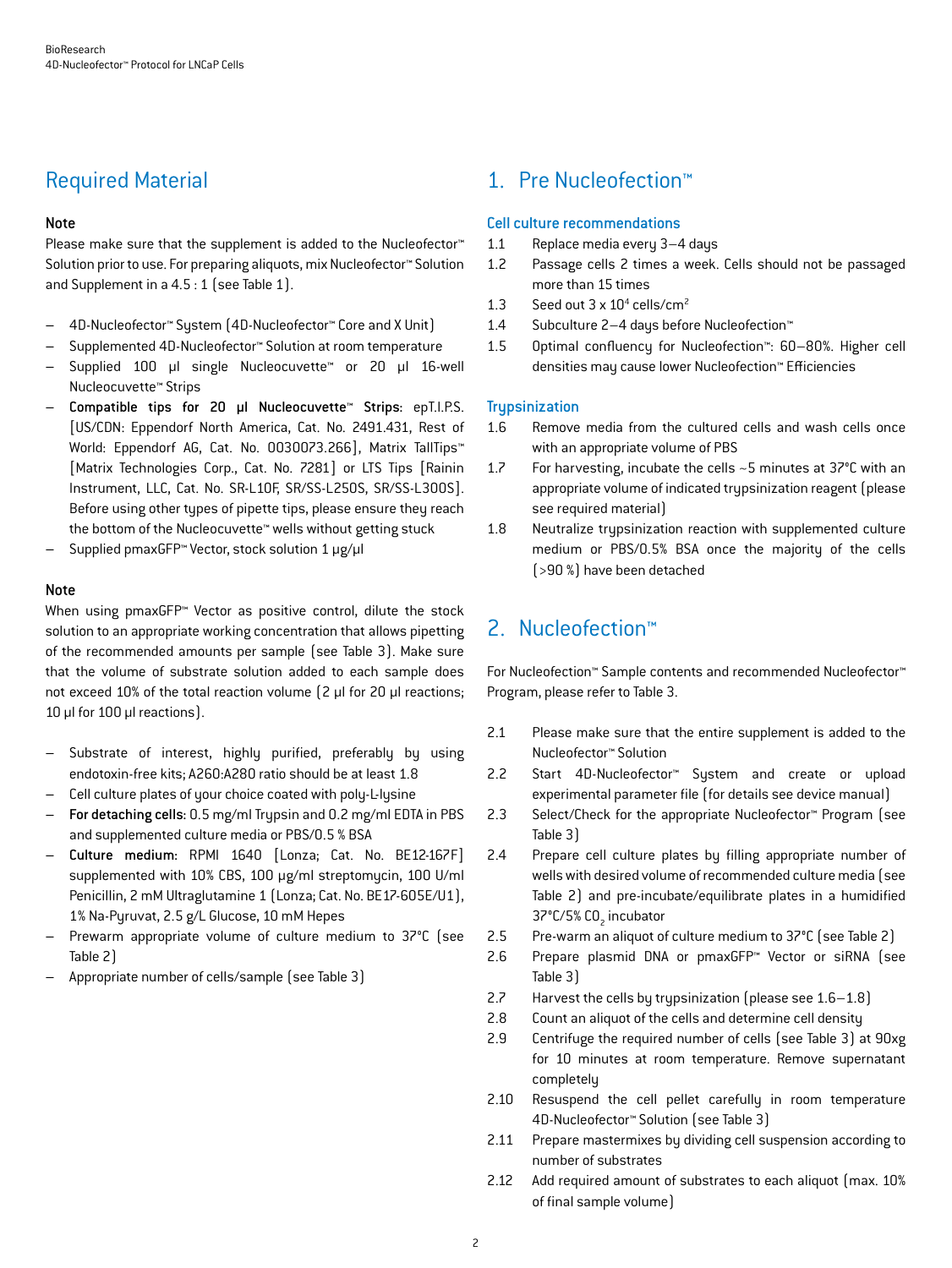2.13 Transfer mastermixes into the Nucleocuvette™ Vessels

#### Note

As leaving cells in Nucleofector™ Solution for extended periods of time may lead to reduced transfection efficiency and viability it is important to work as quickly as possible. Avoid air bubbles while pipetting

- 2.14 Gently tap the Nucleocuvette™ Vessels to make sure the sample covers the bottom of the cuvette
- 2.15 Place Nucleocuvette™ Vessel with closed lid into the retainer of the 4D-Nucleofector™ X Unit. Check for proper orientation of the Nucleocuvette™ Vessel
- 2.16 Start Nucleofection™ Process by pressing the "Start" on the display of the 4D-Nucleofector™ Core Unit (for details, please refer to the device manual)
- 2.17 After run completion, carefully remove the Nucleocuvette™ Vessel from the retainer
- 2.18 Resuspend cells with pre-warmed medium (for recommended volumes see Table 2). Mix cells by gently pipetting up and down two to three times. When working with the 100 µl Nucleocuvette™ use the supplied pipettes and avoid repeated aspiration of the sample
- 2.19 Plate desired amount of cells in culture system of your choice (for recommended volumes see Table 2).

## 3. Post Nucleofection™

3.1 Incubate the cells in humidified  $37^{\circ}$ C/5% CO<sub>2</sub> incubator until analysis. Gene expression or down regulation, respectively, is often detectable after only 4–8 hours

## Additional Information

For an up-to-date list of all Nucleofector™ References, please refer to: www.lonza.com/nucleofection-citations

For more technical assistance, contact our Scientific Support Team:

#### USA /Canada

Phone: 800 521 0390 (toll-free) Fax: 301 845 8338 E-mail: scientific.support@lonza.com

#### Europe and Rest of World

Phone: +49 221 99199 400 Fax: +49 221 99199 499 E-mail: scientific.support.eu@lonza.com

#### Lonza Cologne GmbH

50829 Cologne, Germany

Please note that the Nucleofector™ Technology is not intended to be used for diagnostic purposes or for testing or treatment in humans.

The Nucleofector™ Technology, comprising Nucleofection™ Process, Nucleofector™ Device, Nucleofector™ Solutions, Nucleofector ™ 96-well Shuttle™ System and 96-well Nucleocuvette™ plates and modules is covered by patent and/or patent-pending rights owned by Lonza Cologne GmbH.

Nucleofector, Nucleofection, 4D-Nucleofector, Nucleocuvette and maxGFP are registered trademarks of the Lonza Cologne GmbH in Germany and/or U.S. and/or other countries.

Other product and company names mentioned herein are the trademarks of their respective owners.

This kit contains a proprietary nucleic acid coding for a proprietary copepod fluorescent protein intended to be used as a positive control with this Lonza product only. Any use of the proprietary nucleic acid or protein other than as a positive control with this Lonza product is strictly prohibited. USE IN ANY OTHER APPLICATION REQUIRES A LICENSE FROM EVROGEN. To obtain such a license, please contact Evrogen at license@evrogen. com.

The CMV promoter is covered under U.S. Patents 5,168,062 and 5,385,839 and its use is permitted for research purposes only. Any other use of the CMV promoter requires a license from the University of Iowa Research Foundation, 214 Technology Innovation Center, Iowa City, IA 52242.

Unless otherwise noted, all trademarks herein are marks of the Lonza Group or its affiliates. The information contained herein is believed to be correct and corresponds to the latest state of scientific and technical knowledge. However, no warranty is made, either expressed or implied, regarding its accuracy or the results to be obtained from the use of such information and no warranty is expressed or implied concerning the use of these products. The buyer assumes all risks of use and/or handling. Any user must make his own determination and satisfy himself that the products supplied by Lonza Group Ltd or its affiliates and the information and recommendations given by Lonza Group Ltd or its affiliates are (i) suitable for intended process or purpose, (ii) in compliance with environmental, health and safety regulations, and (iii) will not infringe any third party's intellectual property rights.

© Copyright 2013, Lonza Cologne GmbH. All rights reserved. D4XC-2015\_2013-03